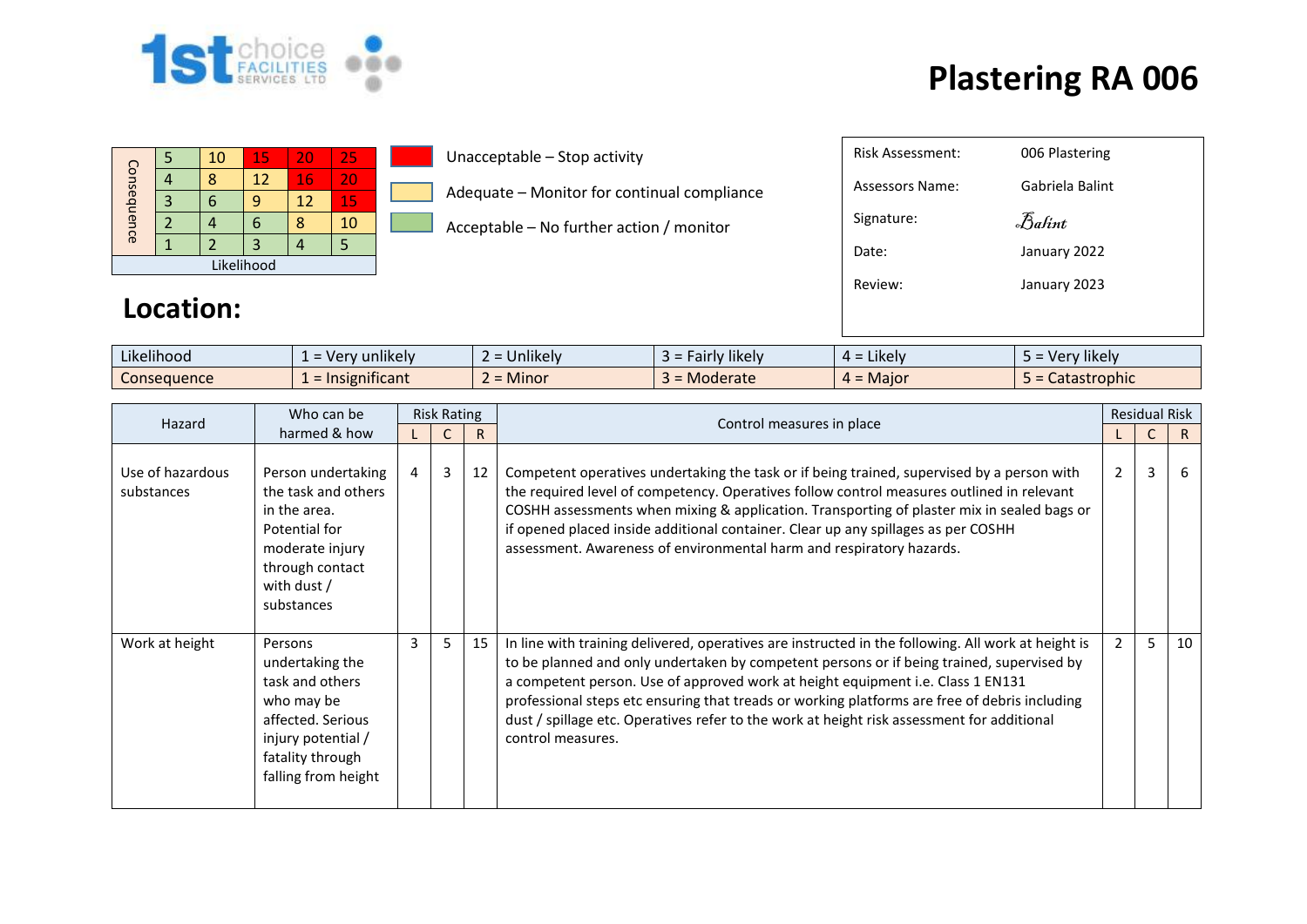## **Plastering RA 006**



| Discovery of or<br>damage to material<br>that may contain | Operatives /<br>engineers and<br>others who may be                 | 3 | $\overline{4}$ | 12 | All personnel are trained in asbestos awareness as a minimum and follow advice given during<br>the training.                                                                                                                                                                                                                                                                                                                                                             | 2 | 4 | 8 |
|-----------------------------------------------------------|--------------------------------------------------------------------|---|----------------|----|--------------------------------------------------------------------------------------------------------------------------------------------------------------------------------------------------------------------------------------------------------------------------------------------------------------------------------------------------------------------------------------------------------------------------------------------------------------------------|---|---|---|
| asbestos.                                                 | affected.<br>Potential for<br>serious long-term<br>health problems |   |                |    | Prior to personnel undertaking any work where asbestos may be present, the asbestos<br>register shall be consulted. Where this is not available, a copy is to be requested from the<br>client. Likely locations include pipework, flues, decorative textured coatings etc.                                                                                                                                                                                               |   |   |   |
|                                                           |                                                                    |   |                |    | Personnel are not permitted to undertake any works involving asbestos containing material<br>unless trained in the correct procedures.                                                                                                                                                                                                                                                                                                                                   |   |   |   |
|                                                           |                                                                    |   |                |    | Should any person come across any suspected asbestos containing material (ACM) they must<br>stop work immediately and inform their line manager who should arrange for the client to be<br>informed of the situation and await further advice.                                                                                                                                                                                                                           |   |   |   |
|                                                           |                                                                    |   |                |    | Should any person accidently disturb any ACM, they must stop work immediately and inform<br>their line manager of the situation. They will then complete the decontamination procedure<br>as outlined in training and await further advice.                                                                                                                                                                                                                              |   |   |   |
|                                                           |                                                                    |   |                |    | Should an incident occur in an occupied premise, they shall close off the area without<br>alarming the occupier. All clothing is to be removed and bagged as hazardous waste. Where<br>possible the operative is to shower to remove any fibres, where this is not possible, they will<br>wipe themselves down with a damp rag which is to be placed in the same bag as the<br>contaminated clothing as per training given & in line with EM7 / EM8 asbestos essentials. |   |   |   |
|                                                           |                                                                    |   |                |    | Any operative involved in an incident is to complete an accident / incident report form,<br>following this they will be given further advice about informing their GP of the suspected<br>contact with an ACM.                                                                                                                                                                                                                                                           |   |   |   |
|                                                           |                                                                    |   |                |    | The company shall arrange through their client for an air test to be undertaken together with<br>an analysis of the suspected ACM.                                                                                                                                                                                                                                                                                                                                       |   |   |   |
|                                                           |                                                                    |   |                |    | All incident involving suspected contact or release of fibres shall be thoroughly investigated<br>by the company with a file of the incident placed in the accident / incident folder which is<br>maintained at head office.                                                                                                                                                                                                                                             |   |   |   |